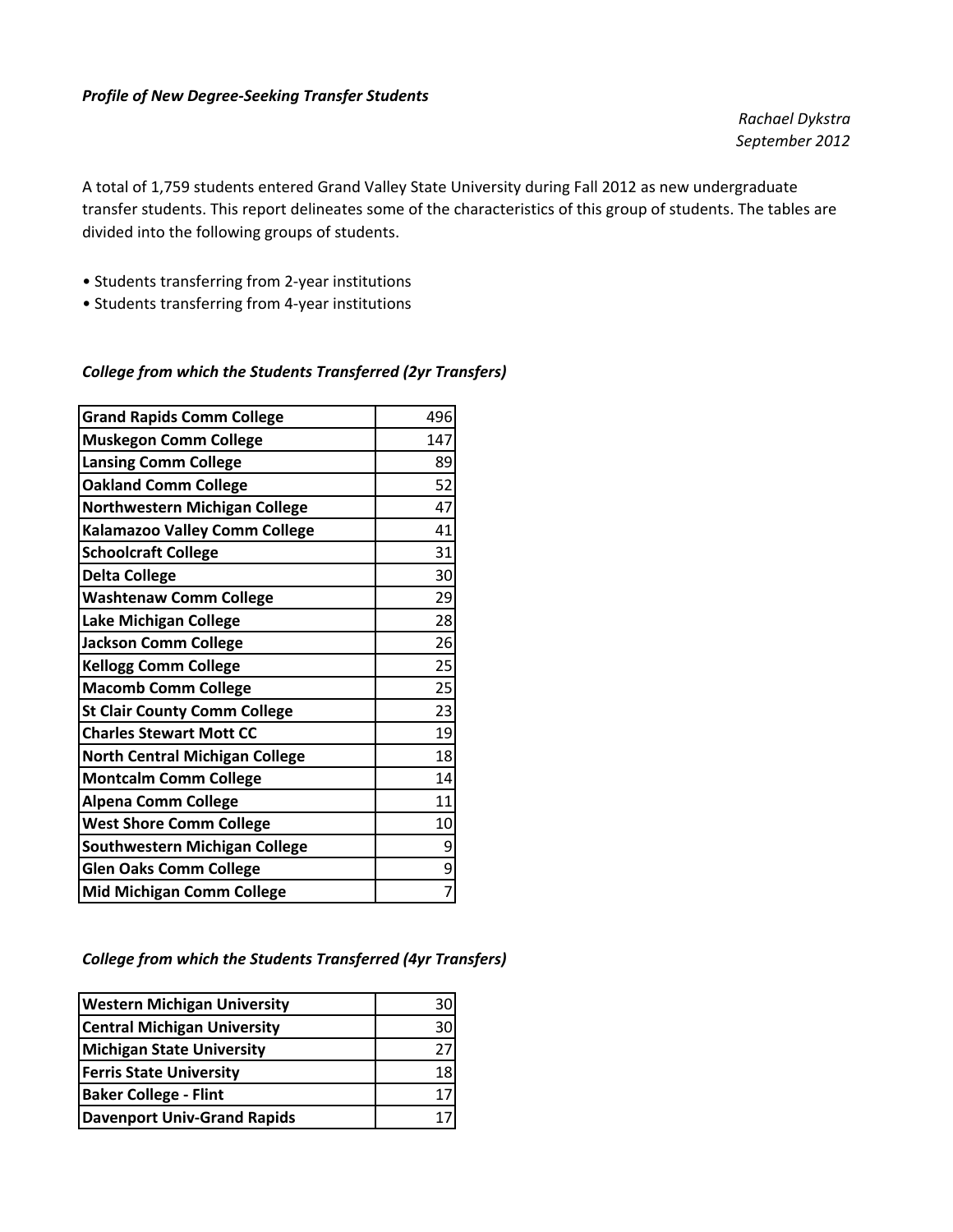| <b>Aquinas College-MI</b>             | 17 |
|---------------------------------------|----|
| <b>Oakland University</b>             | 17 |
| <b>Calvin College</b>                 | 15 |
| <b>Saginaw Valley State Univ</b>      | 15 |
| <b>Northern Michigan University</b>   | 15 |
| <b>Cornerstone University</b>         | 13 |
| <b>Spring Arbor University</b>        | 11 |
| <b>Kingston University</b>            | 11 |
| <b>Lake Superior State University</b> |    |

*Gender*

|              | 2-Year | 4-Year | Total |
|--------------|--------|--------|-------|
| Female       | 638    | 284    | 922   |
| <b>Male</b>  | 613    | 224.   | 837   |
| <b>Total</b> | 1251   | 508    | ا59'  |

# *Ethnic Background*

|                                   | 2-Year | 4-Year | <b>Total</b>    |
|-----------------------------------|--------|--------|-----------------|
| <b>Black or African American</b>  | 48     | 33     | 81              |
| American Indian or Alaskan Native | 8      |        | 10              |
| Asian                             | 24     | 9      | 33              |
| <b>Hispanic or Latino</b>         | 58     | 20     | 78              |
| White                             | 1055   | 369    | 1424            |
| 2 or More                         | 32     | 10     | 42              |
| Non-redient international         | 13     | 63     | 76              |
| <b>Unreported</b>                 | 13     |        | 15 <sup>1</sup> |
| <b>Unduplicated Minority</b>      | 181    | 80     | 261             |
| <b>Total</b>                      | 1251   | 508    | 261             |

Note: Total may not equal sum of ethnicities because students may select two or more.

*Status*

|                  | 2-Year | 4-Year | <b>Total</b> |
|------------------|--------|--------|--------------|
| <b>Full-time</b> | 1086   | 437    | 1523         |
| <b>Part-time</b> | 165    |        | 236I         |
| <b>Total</b>     | 1251   | 508    | 1759         |

# *Major*

|                                           | 2-Year | 4-Year | Total |
|-------------------------------------------|--------|--------|-------|
| <b>Accounting</b>                         | 23     |        | 281   |
| <b>Allied Health Sciences</b>             |        | 13     | 50I   |
| Anthropology                              |        |        | 101   |
| <b>Advertising &amp; Public Relations</b> | 14     |        |       |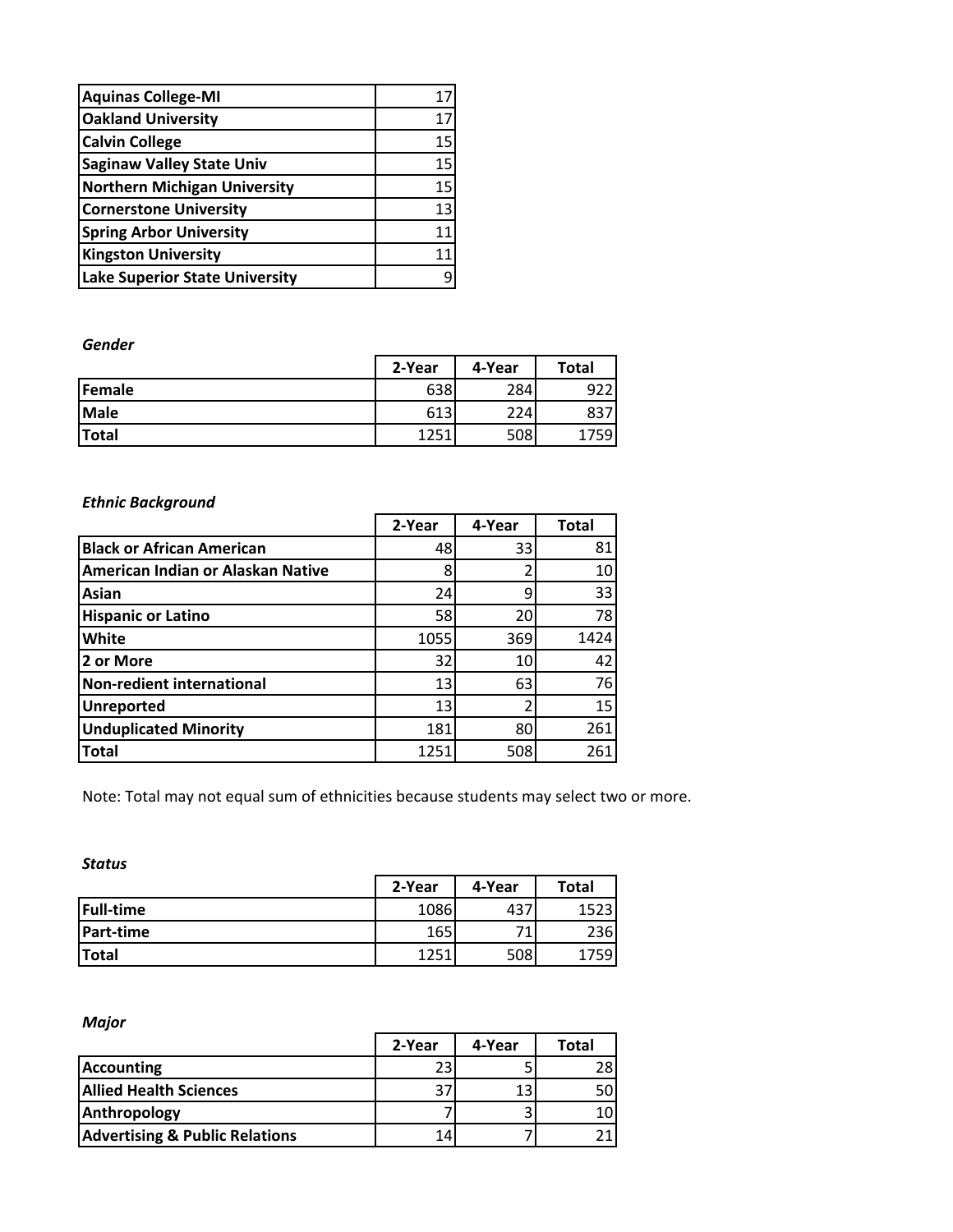|                                           | 2-Year         | 4-Year                           | <b>Total</b>            |
|-------------------------------------------|----------------|----------------------------------|-------------------------|
| <b>Art Education</b>                      | 1              | 0                                | 1                       |
| <b>Art History</b>                        | 1              | 2                                | 3                       |
| <b>Studio Art</b>                         | 21             | 3                                | 24                      |
| <b>Athletic Training</b>                  | 23             | 10                               | 33                      |
| <b>Business Economics</b>                 | 1              | 1                                | $\overline{2}$          |
| <b>Behavioral Science</b>                 | 0              | 1                                | $\mathbf{1}$            |
| <b>Biology</b>                            | 39             | 10                               | 49                      |
| <b>Biomedical Science</b>                 | 77             | 23                               | 100                     |
| Biopsychology                             | 4              | $\mathbf{1}$                     | 5                       |
| <b>Broadcasting</b>                       | 6              | 4                                | 10                      |
| <b>Business General</b>                   | 10             | 2                                | 12                      |
| Chemistry                                 | 13             | 3                                | 16                      |
| <b>Chinese Studies</b>                    | 1              | $\overline{1}$                   | $\overline{2}$          |
| <b>Criminal Justice</b>                   | 60             | 13                               | 73                      |
| <b>Classics</b>                           | $\overline{2}$ | 0                                | $\overline{\mathbf{c}}$ |
| <b>Clinical Lab Science</b>               | 4              | $\overline{2}$                   | 6                       |
| <b>Cell &amp; Molecular Biology</b>       | $\overline{2}$ | 0                                | $\overline{\mathbf{c}}$ |
| <b>Communication Studies</b>              | 16             | 5                                | 21                      |
| <b>Computer Science</b>                   | 16             | $\overline{7}$                   | 23                      |
| <b>Comp Sci &amp; Arts for Teaching</b>   | 22             | 12                               | 34                      |
| <b>Dance</b>                              | $\mathbf{1}$   | 0                                | 1                       |
| <b>Degree Seeking Undergraduate</b>       | 65             | 81                               | 146                     |
| <b>Economics</b>                          | $\overline{2}$ | 0                                | 2                       |
| <b>Computer Engineering</b>               | 5              | 2                                | 7                       |
| <b>Product Dsgn &amp; Mfg Engineering</b> | 6              | 2                                | 8                       |
| <b>Electrical Engineering</b>             | 8              | 6                                | 14                      |
| <b>Mechanical Engineering</b>             | 28             | 9                                | 37                      |
| <b>English</b>                            | 24             | 17                               | 41                      |
| <b>Earth Science</b>                      | 1              | 0                                | 1                       |
| <b>Exercise Science</b>                   | 52             | 22                               | 74                      |
| <b>Finance</b>                            | 6              | 1                                | 7                       |
| French                                    | $\overline{2}$ | 0                                | $\overline{2}$          |
| <b>Film Video</b>                         | 31             | 11                               | 42                      |
| Geology                                   | 3              | 0                                | 3                       |
| German                                    | 0              | $\mathbf{1}$                     | $\overline{1}$          |
| <b>Group Social Studies</b>               | 24             | 7                                | 31                      |
| Geography<br><b>Health Communication</b>  | 6              | 0                                | 6                       |
|                                           | 5              | $\overline{1}$                   | 6                       |
| <b>History</b>                            | 9              | 4                                | 13                      |
| <b>Hospitality Tourism Management</b>     | 17             | 7                                | 24                      |
| <b>International Business</b>             | 4              | $\overline{1}$<br>$\overline{2}$ | 5                       |
| <b>Information Systems</b>                | 8              |                                  | 10                      |
| <b>International Relations</b>            | 8              | 11                               | 19                      |
| <b>Integrated Science</b>                 | 10             | 0                                | 10                      |
| Journalism                                | 3              | 2                                | 5                       |
| <b>Liberal Studies</b>                    | 17             | $\overline{2}$                   | 19                      |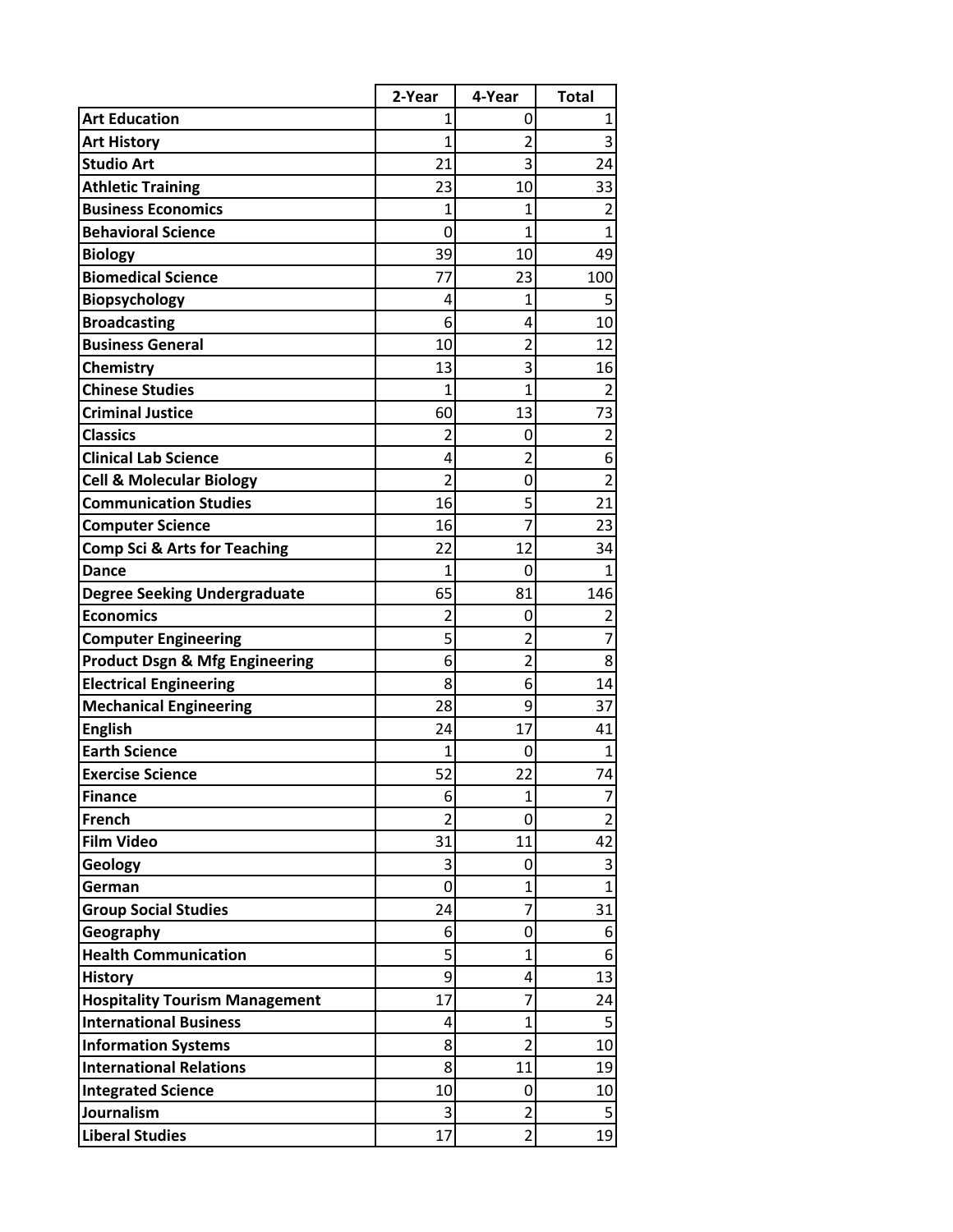|                                          | 2-Year         | 4-Year                  | <b>Total</b>            |
|------------------------------------------|----------------|-------------------------|-------------------------|
| <b>Legal Studies</b>                     | 7              | 2                       | 9                       |
| <b>Management</b>                        | 4              | 3                       | $\overline{7}$          |
| <b>Marketing</b>                         | 8              | $\overline{1}$          | $\overline{9}$          |
| <b>Medical Laboratory Science</b>        | $\overline{1}$ | $\overline{\mathbf{c}}$ | $\overline{3}$          |
| <b>Mathematics</b>                       | 21             | 7                       | 28                      |
| <b>Music</b>                             | 4              | $\overline{2}$          | 6                       |
| <b>Non Degree Undergraduate</b>          | 6              | 21                      | 27                      |
| <b>Natural Resources Mgmt</b>            | 12             | 7                       | 19                      |
| <b>Nursing</b>                           | 0              | $\overline{1}$          | $\mathbf{1}$            |
| <b>Nursing (Pre-admit)</b>               | 48             | 24                      | 72                      |
| <b>Occupational Safety/Health Mgt</b>    | 3              | $\overline{1}$          | 4                       |
| <b>Public Administration</b>             | $\overline{7}$ | 3                       | 10                      |
| <b>Physical Education</b>                | 10             | 5                       | 15                      |
| Philosophy                               | $\overline{2}$ | $\mathbf{1}$            | 3                       |
| Photography                              | 5              | $\overline{1}$          | 6                       |
| <b>Physics</b>                           | $\overline{2}$ | $\mathbf{1}$            | $\overline{\mathbf{3}}$ |
| <b>Political Science</b>                 | 10             | 3                       | 13                      |
| Psychology                               | 82             | 15                      | 97                      |
| <b>Therapeutic Recreation</b>            | 3              | 1                       | 4                       |
| <b>Religious Studies</b>                 | $\overline{1}$ | 0                       | $\overline{1}$          |
| <b>Radiologic &amp; Imaging Sciences</b> | $\overline{2}$ | 0                       | $\overline{2}$          |
| <b>Radiation Therapy</b>                 | $\overline{1}$ | 0                       | $\overline{1}$          |
| Sociology                                | 4              | $\overline{2}$          | 6                       |
| <b>Spanish</b>                           | 5              | $\overline{2}$          | $\overline{7}$          |
| <b>Statistics</b>                        | 3              | 0                       | $\overline{3}$          |
| <b>Social Work</b>                       | 62             | 16                      | 78                      |
| Theatre                                  | $\overline{2}$ | $\overline{1}$          | 3                       |
| <b>Women and Gender Studies</b>          | $\overline{0}$ | $\mathbf{1}$            | $\mathbf{1}$            |
| <b>Writing</b>                           | 16             | 4                       | 20                      |
| <b>Pre-Business</b>                      | 141            | 54                      | 195                     |
| <b>Pre-Clinical Lab Science</b>          | 1              | 0                       | 1                       |
| <b>Pre-Med Tech</b>                      | 0              | 1                       | 1                       |
| <b>Pre-Med Img/Radiation Sci</b>         | 33             | 9                       | 42                      |
| <b>Total</b>                             | 1251           | 508                     | 1759                    |

### *County of Residence*

|                | 2-Year | 4-Year | <b>Total</b> |
|----------------|--------|--------|--------------|
| <b>Alger</b>   |        |        |              |
| Allegan        | 24     | 14     | 38           |
| Alpena         | 10     |        | 11           |
| <b>Antrim</b>  |        |        | 8            |
| <b>Bay</b>     |        |        | 10           |
| <b>Benzie</b>  |        |        |              |
| <b>Berrien</b> | 26     | 6      | 32           |
| <b>Branch</b>  |        |        | 5            |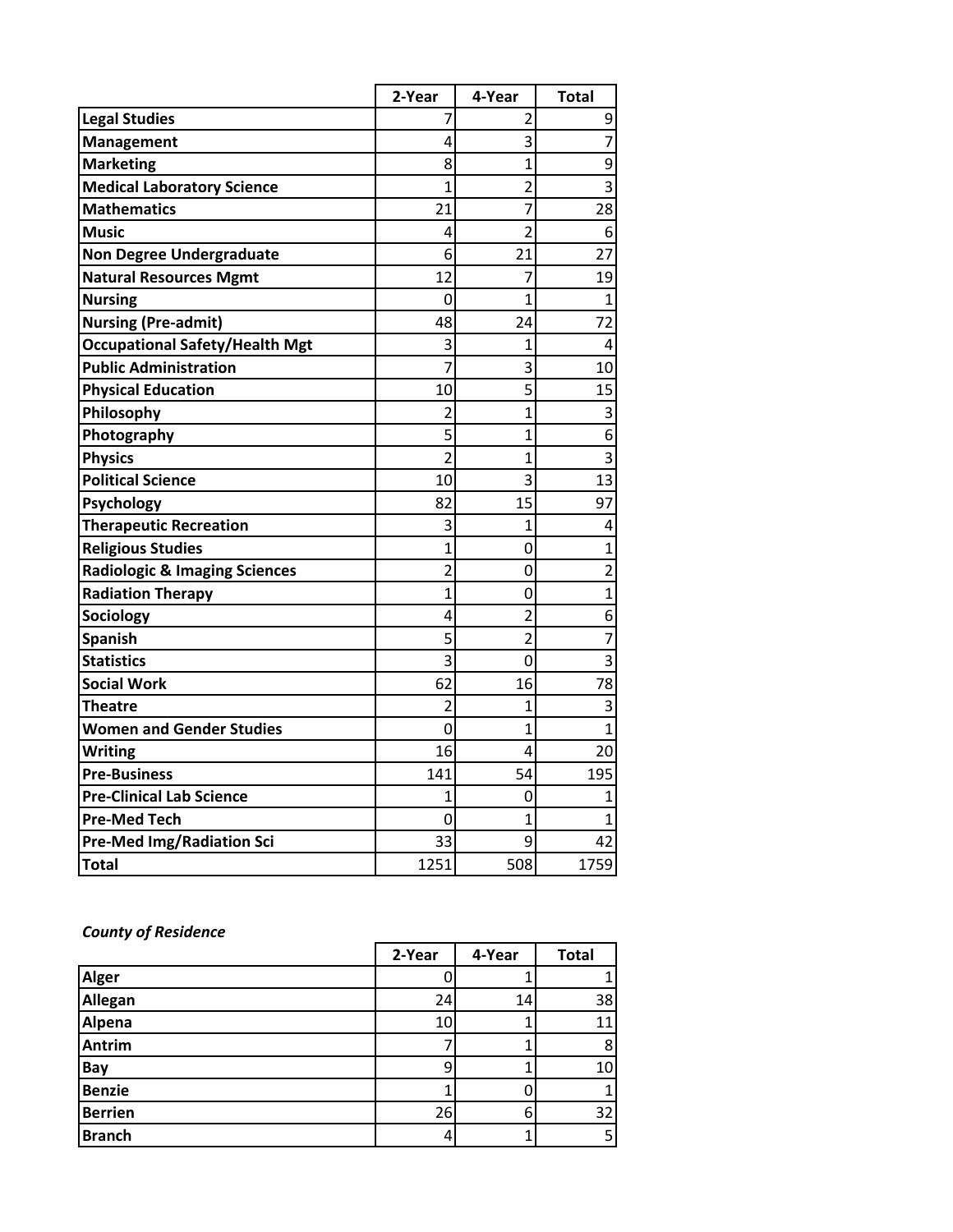|                       | 2-Year         | 4-Year         | <b>Total</b>            |
|-----------------------|----------------|----------------|-------------------------|
| <b>Baraga</b>         | 0              | 2              | $\overline{2}$          |
| <b>Barry</b>          | 13             | 0              | 13                      |
| Calhoun               | 10             | 5              | 15                      |
| Cass                  | 3              | 0              | 3                       |
| Charlevoix            | 4              | 0              | 4                       |
| Cheboygan             | 4              | 0              | 4                       |
| Chippewa              | $\overline{2}$ | 5              | 7                       |
| Clinton               | 9              | 5              | 14                      |
| <b>Crawford</b>       | $\overline{2}$ | 0              | $\overline{2}$          |
| Eaton                 | 15             | $\overline{1}$ | 16                      |
| <b>Emmet</b>          | 10             | $\overline{2}$ | 12                      |
| <b>Genesee</b>        | 17             | 12             | 29                      |
| Gladwin               | $\overline{2}$ | 0              | $\overline{2}$          |
| Gogebic               | $\overline{1}$ | 0              | $\overline{1}$          |
| <b>Gratiot</b>        | 0              | $\mathbf{1}$   | $\overline{1}$          |
| <b>Grand Traverse</b> | 35             | 6              | 41                      |
| <b>Hillsdale</b>      | 1              | $\overline{c}$ | 3                       |
| Houghton              | 0              | $\mathbf{1}$   | $\overline{1}$          |
| Ingham                | 41             | 4              | 45                      |
| Ionia                 | 10             | 4              | 14                      |
| Isabella              | $\overline{1}$ | $\mathbf{1}$   | $\overline{2}$          |
| <b>Jackson</b>        | 18             | $\overline{2}$ | 20                      |
| Kent                  | 392            | 131            | 523                     |
| Keweenaw              | 0              | $\mathbf{1}$   | $\mathbf 1$             |
| <b>Kalkaska</b>       | $\overline{2}$ | 0              | $\overline{2}$          |
| <b>Kalamazoo</b>      | 22             | 12             | 34                      |
| Lapeer                | $\overline{2}$ | $\mathbf{1}$   | 3                       |
| Leelanau              | 4              | $\overline{1}$ | $\overline{5}$          |
| Lenawee               | 4              | $\overline{1}$ | $\overline{5}$          |
| Livingston            | 23             | 6              | 29                      |
| Luce                  | 0              | $\mathbf{1}$   | $\mathbf{1}$            |
| <b>Manistee</b>       | 3              | 4              | 7                       |
| <b>Marquette</b>      | $\overline{1}$ | 5              | 6                       |
| <b>Mason</b>          | 4              | $\overline{1}$ | $\overline{\mathbf{5}}$ |
| <b>Macomb</b>         | 21             | 13             | 34                      |
| <b>Mackinac</b>       | 0              | $\mathbf{1}$   | $\mathbf{1}$            |
| Mecosta               | $\mathbf 0$    | $\mathbf{1}$   | $\overline{1}$          |
| <b>Midland</b>        | 4              | 0              | 4                       |
| <b>Monroe</b>         | 6              | $\overline{1}$ | $\overline{7}$          |
| Montcalm              | 7              | $\mathbf{1}$   | 8                       |
| <b>Muskegon</b>       | 107            | 13             | 120                     |
| Newaygo               | 11             | 3              | 14                      |
| <b>Oakland</b>        | 58             | 32             | 90                      |
| Oceana                | 8              | $\mathbf{1}$   | 9                       |
| Ogemaw                | $\overline{1}$ | 0              | $\overline{1}$          |
| Osceola               | $\mathbf{1}$   | 0              | $\mathbf{1}$            |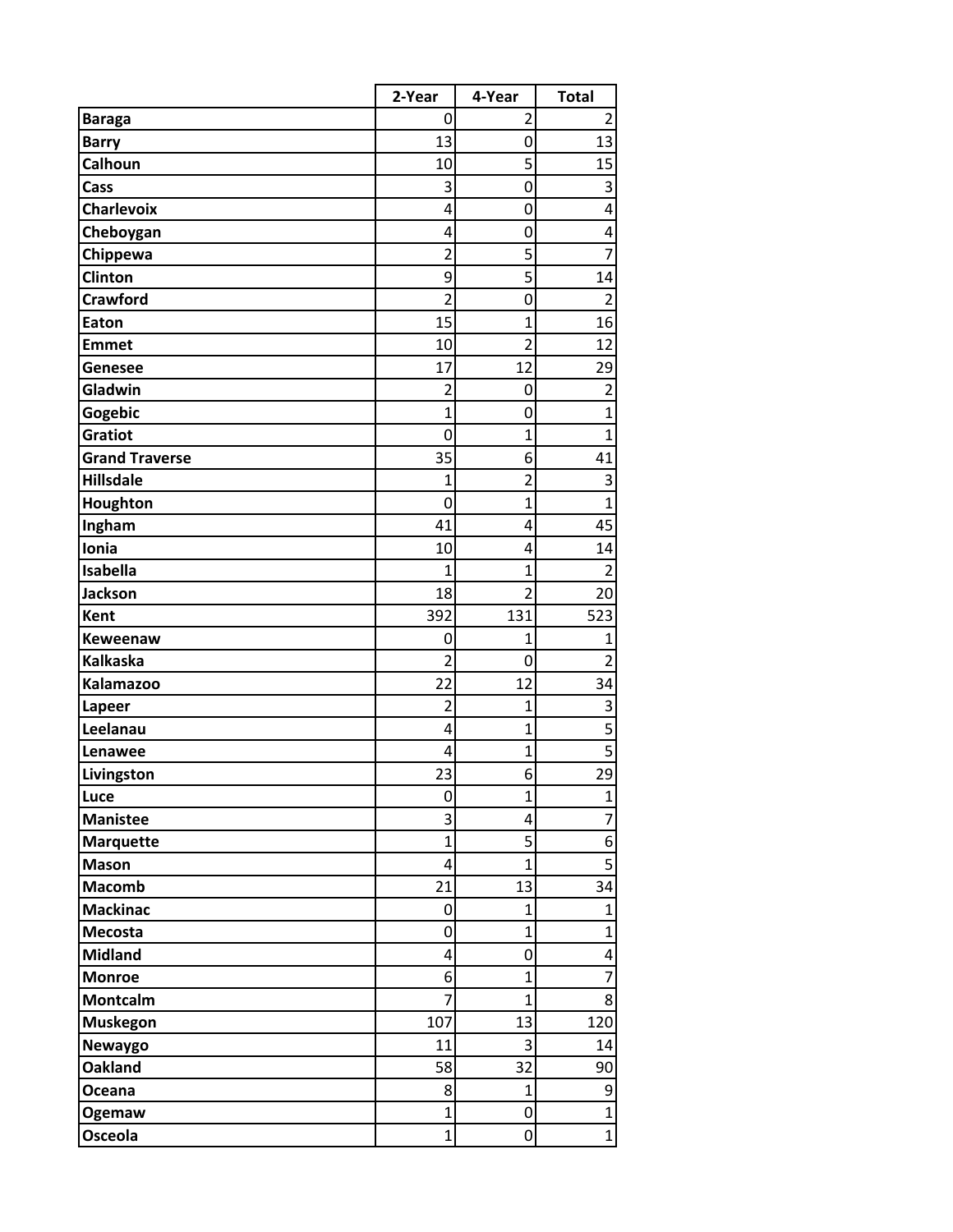|                     | 2-Year | 4-Year         | <b>Total</b> |
|---------------------|--------|----------------|--------------|
| Otsego              | 2      | 1              | 3            |
| Ottawa              | 127    | 60             | 187          |
| <b>Presque Isle</b> | 1      | 0              | 1            |
| Saginaw             | 11     | $\overline{2}$ | 13           |
| <b>Sanilac</b>      | 1      | 0              | 1            |
| Shiawassee          | 7      | 1              | 8            |
| <b>St Clair</b>     | 25     | 6              | 31           |
| <b>St Joseph</b>    | 13     | 3              | 16           |
| <b>Tuscola</b>      | 2      | 0              | 2            |
| Vanburen            | 11     | 2              | 13           |
| Washtenaw           | 17     | 3              | 20           |
| Wayne               | 32     | 22             | 54           |
| Wexford             | 3      | 5              | 8            |
| Non-Michigan        | 39     | 95             | 134          |
| <b>Total</b>        | 1251   | 508            | 1759         |

#### *Other States & Countries*

|                       | 2-Year         | 4-Year                  | <b>Total</b>            |
|-----------------------|----------------|-------------------------|-------------------------|
| <b>Alabama</b>        | $\overline{1}$ | 0                       | $\mathbf{1}$            |
| <b>Arkansas</b>       | $\overline{1}$ | 0                       | $\overline{1}$          |
| <b>Arizona</b>        | 0              | 1                       | $\overline{1}$          |
| California            | 3              | 0                       | 3                       |
| Colorado              | $\overline{1}$ | $\overline{1}$          | $\overline{2}$          |
| <b>Florida</b>        | 1              | $\overline{2}$          | 3                       |
| Georgia               | 1              | $\mathbf 0$             | $\overline{1}$          |
| <b>Illinois</b>       | 10             | 11                      | 21                      |
| Indiana               | $\overline{2}$ | 4                       | 6                       |
| <b>Kansas</b>         | 1              | 0                       | 1                       |
| Kentucky              | 1              | 1                       | $\overline{\mathbf{c}}$ |
| <b>Maryland</b>       | 1              | $\mathbf 0$             | 1                       |
| Michigan              | 1212           | 413                     | 1625                    |
| <b>Missouri</b>       | 0              | 1                       | 1                       |
| <b>North Carolina</b> | 0              | $\overline{2}$          | $\overline{\mathbf{c}}$ |
| <b>New Jersey</b>     | 0              | $\overline{\mathbf{c}}$ | $\overline{\mathbf{c}}$ |
| <b>New Mexico</b>     | 0              | $\overline{1}$          | $\mathbf{1}$            |
| Ohio                  | 1              | $\overline{2}$          | 3                       |
| <b>Tennessee</b>      | 2              | $\mathbf{1}$            | 3                       |
| <b>Virginia</b>       | 0              | 1                       | $\mathbf{1}$            |
| Vermont               | 0              | $\mathbf{1}$            | $\mathbf{1}$            |
| Wisconsin             | 0              | 1                       | 1                       |
| <b>Unknown</b>        | 13             | 63                      | 76                      |
| <b>Total</b>          | 1251           | 508                     | 1759                    |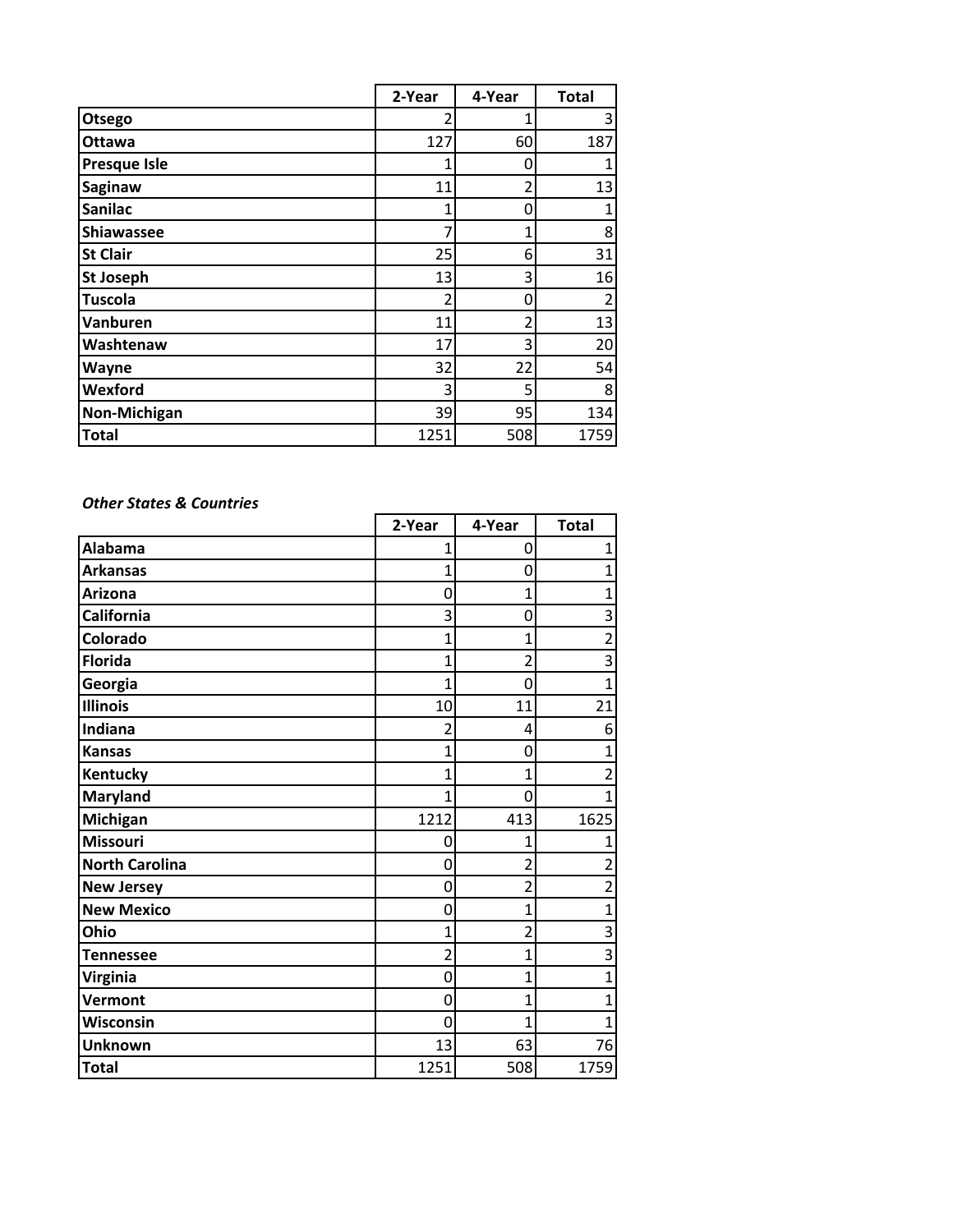|                                 | 2-Year         | 4-Year         | <b>Total</b>            |
|---------------------------------|----------------|----------------|-------------------------|
| <b>ALBANIA</b>                  | 0              | 1              | 1                       |
| <b>AUSTRALIA</b>                | 0              | 5              | 5                       |
| <b>BOLIVIA</b>                  | 0              | $\mathbf{1}$   | $\overline{1}$          |
| <b>BENIN</b>                    | $\overline{1}$ | 0              | $\overline{1}$          |
| <b>CANADA</b>                   | 0              | $\overline{2}$ | $\overline{\mathbf{c}}$ |
| THE CONGO                       | 0              | $\overline{1}$ | $\overline{1}$          |
| <b>CHINA</b>                    | 0              | 8              | 8                       |
| <b>CYPRUS</b>                   | 0              | $\overline{1}$ | $\overline{1}$          |
| <b>ECUADOR</b>                  | $\overline{1}$ | 0              | $\overline{1}$          |
| <b>EGYPT</b>                    | 0              | $\overline{1}$ | $\mathbf{1}$            |
| <b>CZECH REPUBLIC</b>           | 0              | 1              | $\mathbf{1}$            |
| <b>FRANCE</b>                   | 0              | 3              | 3                       |
| <b>GHANA</b>                    | 0              | $\overline{2}$ | $\overline{2}$          |
| <b>GERMANY</b>                  | 0              | $\overline{2}$ | $\overline{2}$          |
| <b>INDIA</b>                    | 1              | 0              | $\overline{1}$          |
| <b>ITALY</b>                    | 0              | $\overline{2}$ | $\overline{2}$          |
| <b>JAPAN</b>                    | 1              | $\overline{1}$ | $\overline{\mathbf{c}}$ |
| <b>JORDAN</b>                   | 0              | $\overline{1}$ | $\overline{1}$          |
| <b>KENYA</b>                    | 0              | $\overline{1}$ | $\mathbf{1}$            |
| <b>SOUTH KOREA</b>              | 3              | 4              | 7                       |
| <b>KAZAKHSTAN</b>               | 1              | 0              | $\overline{1}$          |
| <b>MALI</b>                     | 1              | 0              | $\mathbf{1}$            |
| <b>MALAYSIA</b>                 | 0              | $\mathbf{1}$   | $\mathbf{1}$            |
| <b>NETHERLANDS</b>              | 0              | $\overline{1}$ | $\overline{1}$          |
| <b>PAKISTAN</b>                 | 0              | $\overline{1}$ | $\mathbf 1$             |
| <b>POLAND</b>                   | 0              | 4              | 4                       |
| <b>SAUDI ARABIA</b>             | 0              | $\overline{2}$ | $\overline{2}$          |
| <b>TUNISIA</b>                  | 0              | $\overline{1}$ | $\overline{1}$          |
| <b>TURKEY</b>                   | 0              | $\overline{1}$ | $\overline{1}$          |
| <b>TURKMENISTAN</b>             | 1              | 0              | $\overline{1}$          |
| <b>UNITED KINGDOM</b>           | 0              | 13             | 13                      |
| <b>UNITED STATES OF AMERICA</b> | 1238           | 445            | 1683                    |
| <b>VIETNAM</b>                  | 3              | 0              | 3                       |
| <b>MONTENEGRO</b>               | 0              | $\overline{1}$ | $\overline{1}$          |
| <b>SERBIA</b>                   | 0              | $\mathbf{1}$   | $\mathbf{1}$            |
| <b>Total</b>                    | 1251           | 508            | 1759                    |

# *Where Living*

|                   | 2-Year | 4-Year | <b>Total</b> |
|-------------------|--------|--------|--------------|
| <b>Off-campus</b> | 1034   | 347    | 1381         |
| On-campus         | 217    | 161    | 378          |
| <b>Total</b>      | 1251   | 508    | 759          |